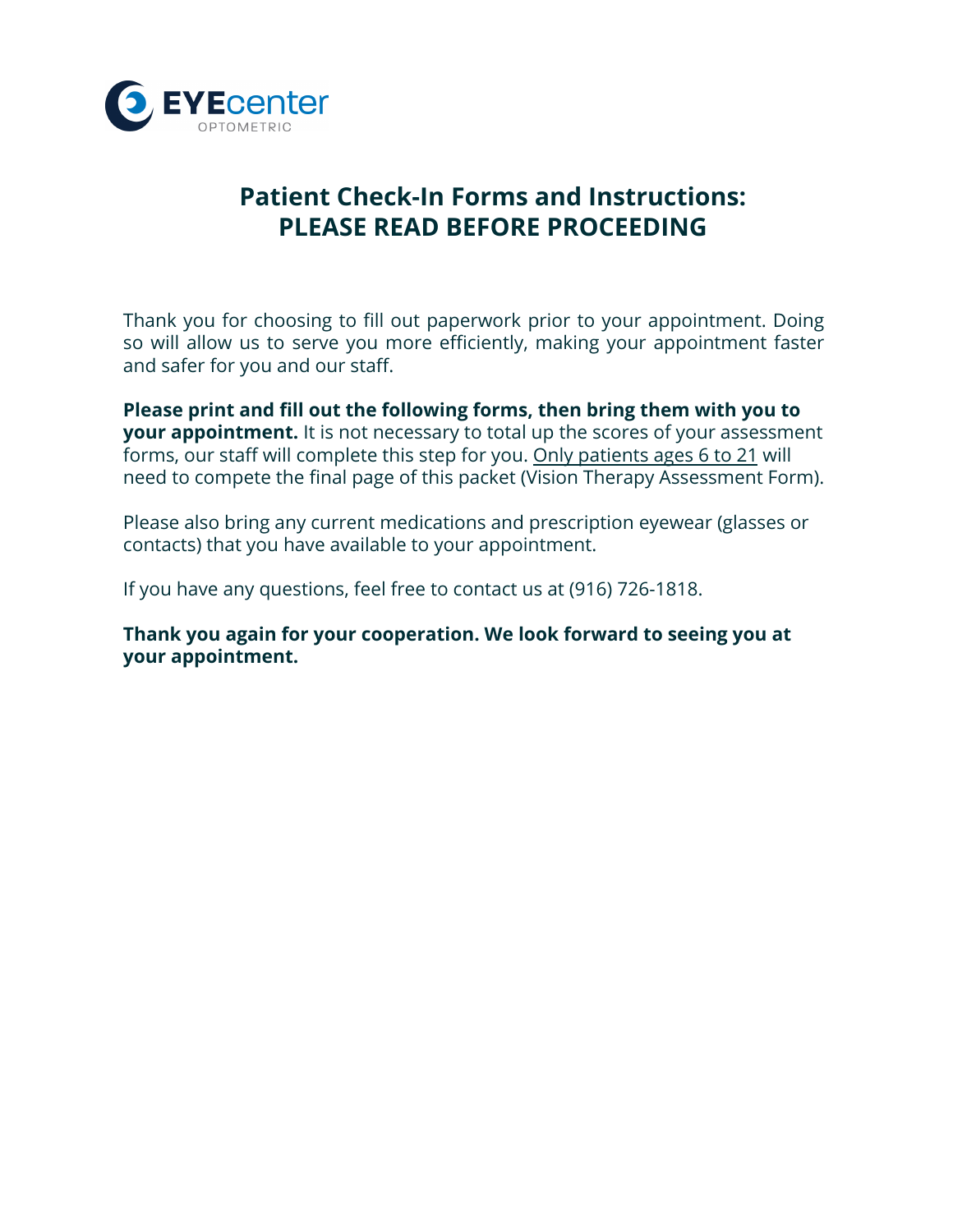

## COVID19 - Patient Check in

Patient Name:

I confirm that I am not currently presenting or have had in the past 10 days any of the following symptoms of COVID19 listed below:

- Fever
- Shortness of breath
- Dry Cough
- Runny Nose
- Sore Throat

\_\_\_\_\_\_\_\_\_(Initials)

I verify that I have not traveled outside the US in the past 10 days \_\_\_\_\_\_\_\_\_(Initials)

I verify that I have not been in contact with anyone known to be infected with COVID19 in the past 10 days \_\_\_\_\_\_\_\_\_(Initials)

I understand that a face mask or facial covering is required for my office visit today \_\_\_\_\_\_\_\_\_(Initials)

\_\_\_\_\_\_\_\_\_\_\_\_\_\_\_\_\_\_\_\_\_\_\_\_\_\_\_\_\_\_\_\_\_\_\_\_\_ \_\_\_\_\_\_\_\_\_\_\_\_\_\_\_\_\_\_\_\_\_\_\_\_

I knowingly and willingly consent to examination and/or treatment by Eyecenter Optometric during the COVID19 Pandemic.

Patient Signature Date

\*\*\*\*\*\*\*\*\*\*\*\*\*\*\*\*\*\*\*\*\*\*\*\*\*\*\*\*\*\*\*\*\*\*\*\*\*\*\*\*\*\*\*\*\*\*\*\*\*\*\*\*\*\*\*\*\*\*\*\*\*\*\*\*\*\*\*\*\*\*\*\*\*\*\*\*\*\*

#### **FOR OFFICE USE ONLY:**

Temperature at check in:\_\_\_\_\_\_\_\_\_\_\_\_\_\_\_\_\_ Taken by:\_\_\_\_\_\_\_\_\_\_\_\_\_\_\_\_\_\_\_\_\_\_\_\_\_\_\_\_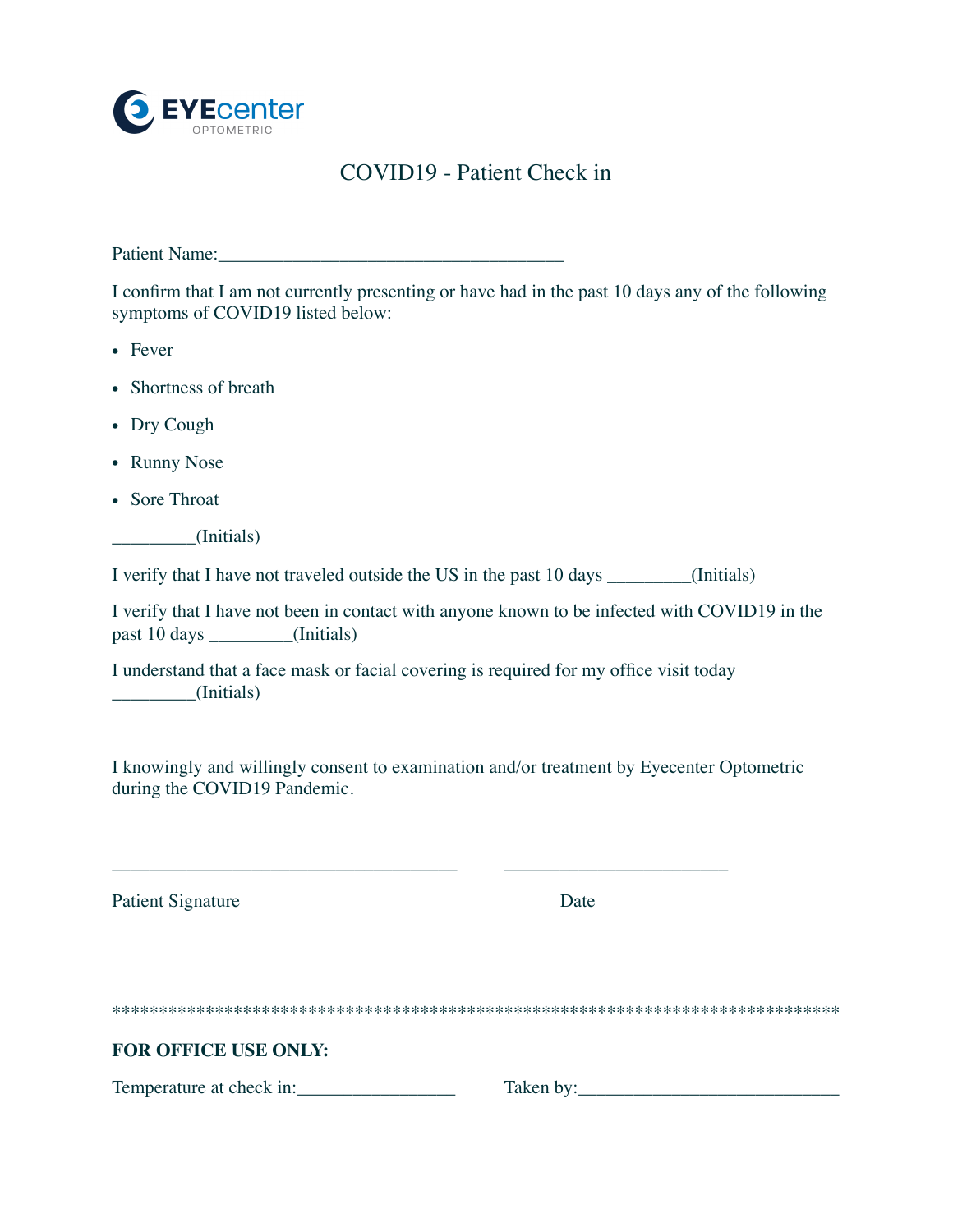|  | <b>Name:</b> |  |
|--|--------------|--|
|  |              |  |

### **Current mailing address:**

#### **Please let us know how you would like to be contacted.**

| $\Box$ Text message: Cell ( |                                  | $\Box$ Telephone: Home ( |
|-----------------------------|----------------------------------|--------------------------|
| $\Box$ Email address:       |                                  | $\Box$ Postal            |
| <b>Preferred Language</b>   | <u>Race</u>                      | <b>Ethnicity</b>         |
| English                     | American Indian or Alaska Native | Hispanic or Latino       |
| Spanish                     | Asian                            | Not Hispanic or Latino   |
| Russian                     | <b>Black or African American</b> | Decline to specify       |
| Other                       | White                            |                          |
| Decline to specify          | Decline to specify               |                          |

**Billing:** I request payment of authorized benefits by my insurance plan to be paid directly to EYEcenter Optometric, on my behalf, for services furnished to me by EYEcenter Optometric and request that they submit claims for payment for those services on my behalf to my insurance carrier(s). If my insurance does not pay, I understand that I am responsible for payment in full. My signature below is verification that I understand this agreement.

#### **\_\_\_\_\_\_\_\_\_ (Initials) I understand the above and agree to pay as appropriate.**

**Retinal Imaging:** Retinal imaging consists of the Optos Widefield Scanning and Retinal Health Assessment which allows the doctor to detect possible eye health diseases such as macular degeneration, glaucoma, diabetic retinopathy and cataracts. It is strongly recommended by our doctors to have the retinal imaging performed to detect such diseases since they begin in the deepest layers of the retina. The retinal imaging fee of **\$45** is not typically covered by vision or medical insurance. However, some insurances extend a discount. Should you choose to decline the retinal imaging, dilation will be performed and is covered by vision and medical insurance.

### **\_\_\_\_\_\_\_\_ (Initials) I understand the above and agree to pay as appropriate.**

**\_\_\_\_\_\_\_\_ (Initials) I decline the retinal imaging and agree to be dilated.**

**Contact Lens Diagnostic and Fitting Fee:** A contact lens diagnostic fee of **\$80** renews your contact lenses prescription and is valid for one year. This fee is for existing contact lens wearers and is issued even when the type of lens and prescription does not change. A fitting fee of **\$100-\$500** is for patients that are new to contact lenses or are fit into a new type of lens or material. The diagnostic and fitting fee both include the following tests: Advanced Digital Health, Eyelid Health, Front of Eye Health and Tear Film. These tests allow the doctor to digitally visualize the cornea. The fee of \$80-\$500 also includes any trial contact lenses, follow up appointments with the doctor within 90 days of exam and a contact lens training if necessary.

### **\_\_\_\_\_\_\_ (Initials) I understand the above and agree to pay as appropriate.**

**\_\_\_\_\_\_\_ (Initials) I decline the above and understand that I will not receive a prescription for contact lenses.**

**Refraction:** The refraction is a procedure when your corrective prescription for eyeglasses is determined by the doctor. The refraction is covered by most vision insurances. However, the refraction is not covered by most medical insurances. The refraction fee is **\$78**, if payment is made the day of service, there is a 50% discount.

**\_\_\_\_\_\_\_ (Initials) I understand the above and agree to pay as appropriate.**

**\_\_\_\_\_\_\_ (Initials) I decline the refraction and understand that I will not receive a prescription for eyeglasses.** 

| I authorize EYE center Optometric to release my eyewear (glasses or contacts) and/or protected health information, |              |                 |                  |  |  |  |
|--------------------------------------------------------------------------------------------------------------------|--------------|-----------------|------------------|--|--|--|
| including authorization to discuss account balances and details, with the following persons:                       |              |                 |                  |  |  |  |
| Name of Person:                                                                                                    | Relationship | Date Authorized | Patient Initials |  |  |  |

### **Privacy Policy Statement**

**I have been provided with a copy of the NOTICE OF PRIVACY POLICY v2019.04.01 which provides a more complete description of information uses and disclosures of my medical records.** I also understand that EYEcenter Optometric uses an automated communication system to send out notification and reminders as well as education material to our patient base. This communication system keeps all patient information confidential and does not distribute any private information.

**\_\_\_\_\_\_\_\_\_\_\_\_\_\_\_\_\_\_\_\_\_\_\_\_\_\_\_\_\_\_\_\_\_\_\_\_\_\_\_\_\_\_\_\_\_\_\_\_\_ \_\_\_\_\_\_\_\_\_\_\_\_\_\_\_\_\_\_\_\_\_\_\_\_\_\_\_\_\_\_\_\_**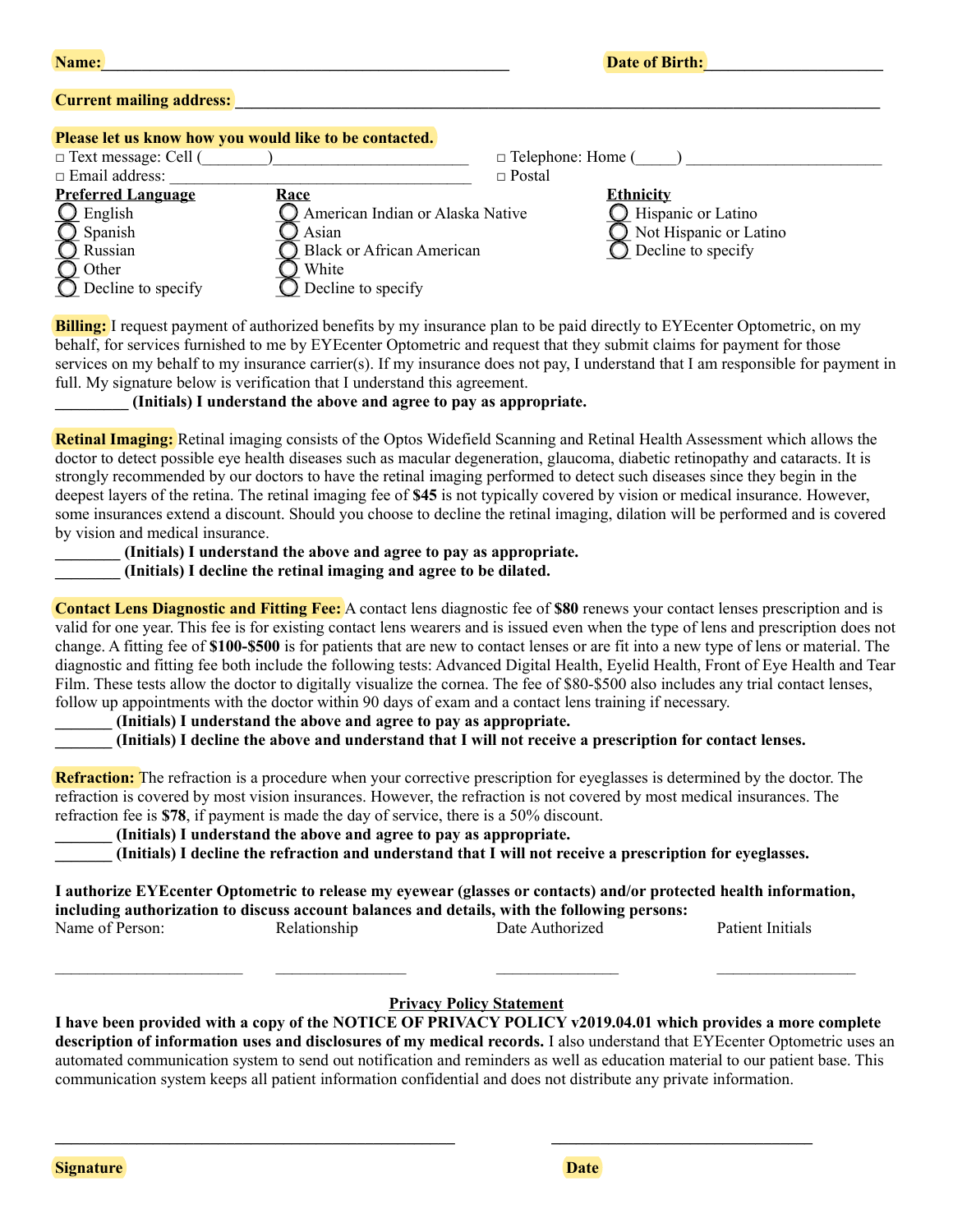

### **SPEED II Questionnaire**

| Name:          | Date: |  |              |  |
|----------------|-------|--|--------------|--|
| Date of Birth: | Sex:  |  | M F (circle) |  |

Dry eye disease is the most frequent reason that patients visit eye doctors. We are concerned that you may be suffering from this condition as well. Therefore, we ask that you take a few moments to thoughtfully complete the questionnaire below.

Report the **FREQUENCY** of dry eye symptoms you are experiencing by checking **NEVER**, **SOMETIMES**, **OFTEN**, or **CONSTANT** using the numbering system below:

 $0 =$  Never  $1 =$  Sometimes  $2 =$  Often  $3 =$  Constant

| <b>SYMPTOMS</b>                      |  |  |  |
|--------------------------------------|--|--|--|
| Dryness, Grittiness, or Scratchiness |  |  |  |
| Soreness or Irritation               |  |  |  |
| Burning or Watering                  |  |  |  |
| Eye Fatigue                          |  |  |  |

Report the **SEVERITY** of your symptoms using the ratings below:

- 0 = No Problems
- 1 = Tolerable not perfect, but not uncomfortable
- 2 = Uncomfortable irritating, but does not interfere with my day
- 3 = Bothersome irritating and interferes with my day
- 4 = Intolerable unable to perform my daily tasks

| <b>SYMPTOMS</b>                      |  |  |  |
|--------------------------------------|--|--|--|
| Dryness, Grittiness, or Scratchiness |  |  |  |
| Soreness or Irritation               |  |  |  |
| Burning or Watering                  |  |  |  |
| Eye Fatigue                          |  |  |  |

#### **Please mark with an "X" if you have experienced these symptoms:**

1) Today \_\_\_\_\_\_ 2) Within the past 72 hours \_\_\_\_\_\_ 3) Within the past 3 months \_\_\_\_\_

**Do you use eye drops and/or ointment?** YES NO (circle)

If yes, which drops do you use?

| Have you been told that you have blepharitis or have been treated for a stye? |                 |  |
|-------------------------------------------------------------------------------|-----------------|--|
| Blepharitis                                                                   | YES NO (circle) |  |
| Style                                                                         | YES NO (circle) |  |

#### **Do you have fluctuating vision problems? (That can be corrected with blinking)**

Circle: Never Sometimes Frequently A lot / Always

#### **For office use only:** Dry eye protocol (please circle one)

| Level 1           | Level 2          | Level 3                 | Level 4         |  |
|-------------------|------------------|-------------------------|-----------------|--|
| Speed Score 6-8   | Speed Score 9-12 | Speed Score 13-18       | Speed Score >20 |  |
| <b>RFF</b><br>SEG | PNL<br>ICC<br>BC | LBR<br>ıvı<br>. .<br>-- | <b>HKM</b>      |  |